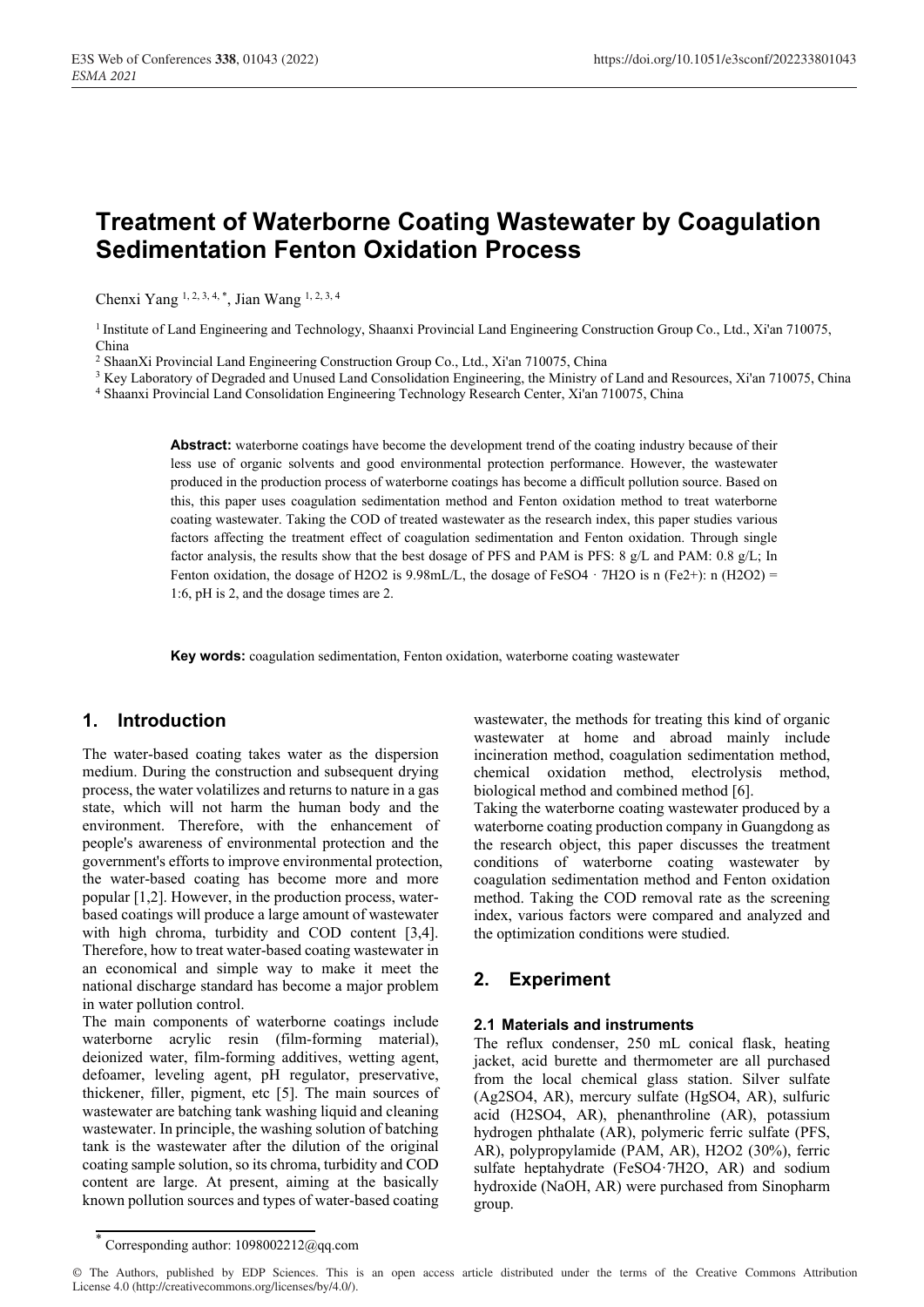#### **2.2 Coagulation sedimentation method**

PFS is selected as coagulant and PAM as coagulant aid. Take several 100 mLwater samples into the beaker, add 8 g/L PFS and 0.6 g/L PAM respectively for coagulation test, and conduct the experiment by selecting the stirring strategy of fast stirring for 1 min and slow stirring for 1.5 min, and then set the sedimentation time as 1h.

#### **2.3 Fenton oxidation method**

 $H_2O_2$  dosage, FeSO<sub>4</sub> $·7H_2O$  dosage, pH value and dosing times are selected as the control conditions. According to the literature, the ratio of n (Fe<sup>2+</sup>): n (H<sub>2</sub>O<sub>2</sub>) is 1:5 ~ 8. Therefore, the amount of  $FeSO_4$ <sup>-7H<sub>2</sub>O is calculated by</sup> calculating the amount of  $H_2O_2$ . The single factor test is carried out by controlling the variable method, so as to determine the optimal conditions of  $H_2O_2$  dosage, FeSO<sub>4</sub> $·7H<sub>2</sub>O$  dosage, pH value and dosing times.

# **3. Result Analysis**

#### **3.1 Treatment effect of coagulation sedimentation**

Coagulation sedimentation can make the colloids and suspended solids in wastewater agglomerate into flocs through coagulation through the addition of coagulant, so as to precipitate and separate pollutants through sedimentation. The dosage of coagulant PFS and coagulant aid PAM determines the treatment efficiency of coagulation sedimentation. In the test, different amounts of PFS and PAM are added to treat coating wastewater, and the COD content of effluent is shown in Figure 1. With the increase of PFS dosage, the effluent COD decreases sharply. When the dosage increases to 8 g/L, the effluent COD removal rate reaches the peak. If the dosage of PFS continues to increase, the effluent COD decreases. The addition of PFS will hydrolyze and polymerize to form a variety of colloidal complex ions, which will promote the suspended solids and other pollutants in the coating to gather into flocs, so that the pollution can precipitate in the form of coagulation and sedimentation. However, when PFS is excessive, the opposite charges in the colloid will attract each other to form a new stable system, which reduces the coagulation and precipitation effect. Therefore, the optimal mass concentration of PFS is  $8 \text{ g/L}$ .

When the amount of PFS is controlled to be 8g / L, the effect of different coagulant aid dosage on COD removal rate is shown in Fig. 2 (b). The COD content of effluent decreased with the increase of PAM dosage, and reached the highest value at 0.8 g/L. When the dosage of PAM continues to increase, the COD of effluent will increase. This is because too many polymers will cover the surface of colloidal particles, and the polymers will repel each other due to the same charge, so that the colloidal particles cannot gather. Moreover, because PAM is a high molecular organic matter, when the dosage of PAM is excessive, only one part will precipitate through bridging adsorption, and the other part will remain in the supernatant to increase the cod, The removal rate becomes





**Figure 1**. (a) effect of PFS dosage on effluent COD; (b) Effect of PAM dosage on effluent COD.

## **3.2 Treatment of coating wastewater by Fenton oxidation**

#### *2.2.1 Influence of H2O2 Dosage on Treatment Effect*

Fenton process refers to the reaction between  $H_2O_2$  and  $Fe<sup>2+</sup>$  to produce  $\cdot$  oh. This hydroxyl radical can oxidize the organic matter in coating wastewater, so as to shorten the molecular chain segment of organic matter or mineralize it into  $CO<sub>2</sub>$  and H<sub>2</sub>O. The  $\cdot$ OH produced by H<sub>2</sub>O<sub>2</sub> is the core of chemical oxidation method. Therefore, firstly, the effect of  $H_2O_2$  dosage on Fenton reaction is studied. Experimental conditions: the wastewater used in Fenton oxidation treatment is the wastewater treated under the best conditions of coagulation and sedimentation. At this time, the COD is 1380 mg  $/$  L. the effect of H<sub>2</sub>O<sub>2</sub> on Fenton reaction is determined by fixing the dosage of FeSO<sub>4</sub>  $·$  7H<sub>2</sub>O as n (Fe2 +): n (H<sub>2</sub>O<sub>2</sub>) = 1:6 And pH 2. The amount of  $H_2O_2$  added is 1.66 mL/L, 3.33 mL/L, 6.65

mL/L, 9.98 mL/L, 13.30 mL/L and 16.63 mL/L respectively. After adjusting the pH to 2, detect the CODcr concentration and turbidity. The results are shown in Figure 2.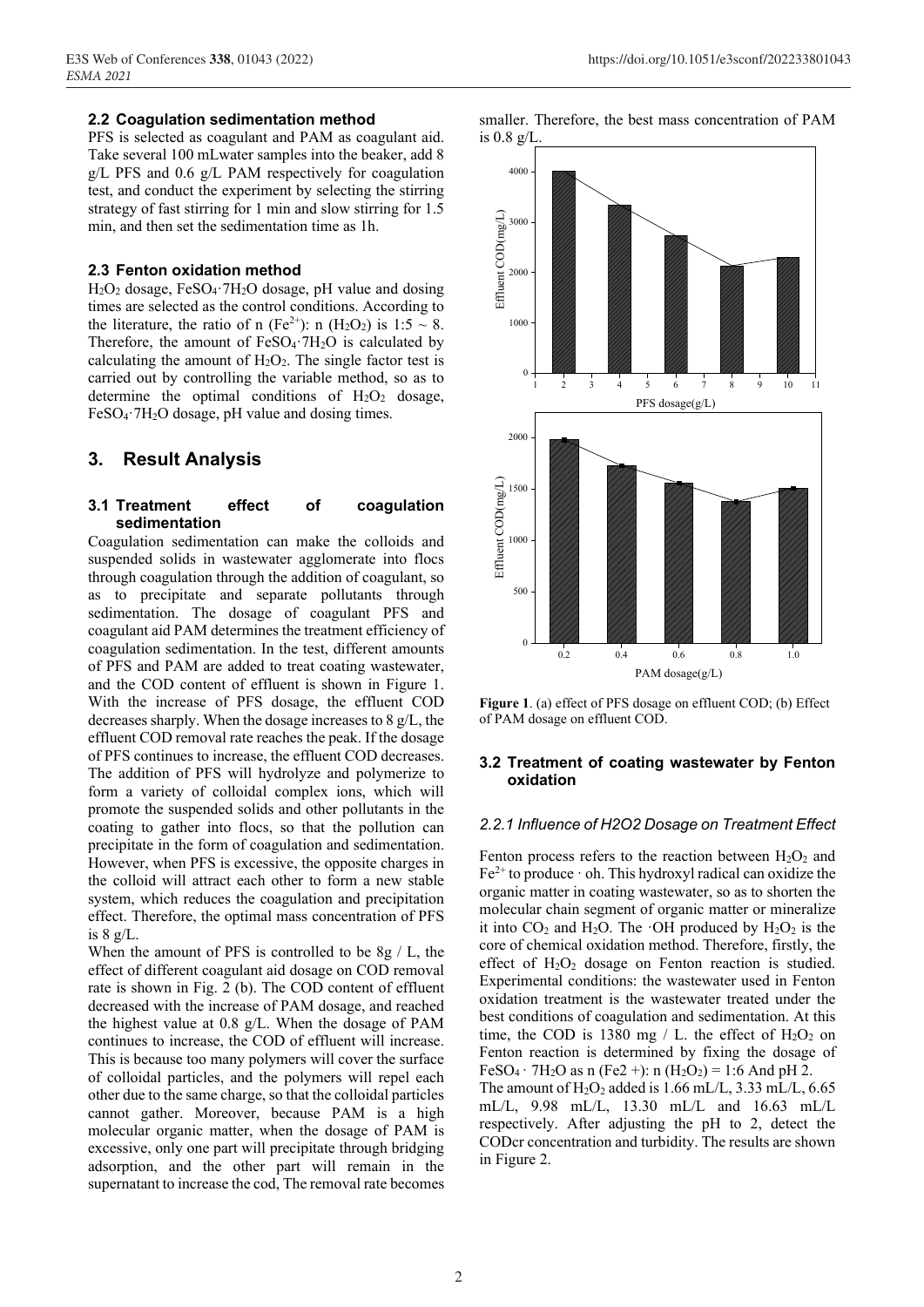

Figure 2. Effect of H<sub>2</sub>O<sub>2</sub> dosage on COD removal effect

It can be seen from Figure 2 that the dosage of  $H_2O_2$  will affect the treatment effect of wastewater. When the dosage was less than 9.98 mL/L, the CODcr removal rate increased significantly with the increase of  $H_2O_2$  dosage; After 9.98 mL/L, the change of CODcr removal rate tends to be gentle. This is because when the  $H_2O_2$  dosage is low, with the increase of  $H_2O_2$  dosage,  $H_2O_2$  will produce more  $\cdot$  OH, so as to oxidize organic matter, reduce COD and increase COD removal rate. When the dosage of  $H_2O_2$ is greater than 9.98ml/l, even adding more  $H_2O_2$  will not reduce the COD of wastewater, because adding more H2O2will only produce ineffective decomposition and cannot increase the COD removal rate. Therefore, it can be seen from the above data that the optimal  $H_2O_2$  dosage for wastewater treatment is 9.98 mL/L.

#### *2.2.2 Effect of pH on Treatment Effect*

According to the wastewater treatment mechanism of Fenton oxidation reaction, pH value will affect the direction of reaction. From the reaction formula  $Fe^{2+}$  +  $H_2O_2 \rightarrow Fe^{3+} + OH + OH$ , it can be seen that Oh will be continuously consumed under acidic conditions, which promotes the reaction to the right. When the pH is low, it will inhibit the progress of the above reaction and reduce the production of  $\cdot$  OH. In order to explore the optimal pH value of oxidation treatment of waterborne coating wastewater, the optimal pH value of Fenton reaction in waterborne coating wastewater was studied by controlling single factor experiment. Experimental conditions: the experimental raw water is the wastewater treated under the best conditions of coagulation and sedimentation. The COD is 1380 mg/L, the dosage of  $H_2O_2$  is 9.98mL/L, and the dosage of  $FeSO<sub>4</sub> \cdot 7H<sub>2</sub>O$  is  $3.03g/L$  calculated according to n (Fe<sup>2+</sup>): n (H<sub>2</sub>O<sub>2</sub>) = 1:6. The effect of pH on Fenton reaction was studied by changing pH, and the results are shown in Fig. 3.



**Figure 3.** Effect of pH Dosage on COD Removal Effect

As shown in Figure 3, pH will affect the effect of Fenton oxidation treatment of wastewater. The COD of waterbased coating wastewater after Fenton oxidation treatment decreases with the decrease of pH, and the COD removal rate increases. When the pH is 2, the effluent COD reaches the peak value of this single factor test treatment. When the pH continues to decrease to 1, the COD of the treated wastewater basically does not change. It shows that the Fenton reaction has reached the best acidic condition of Fenton oxidation reaction when the pH is 2. Further reducing the pH can not continue to improve the oxidation treatment effect. Therefore, when the pH is 2, it can be used as the best pH for Fenton oxidation treatment of waterborne coating wastewater. [7]

## **4. Conclusion**

The optimal treatment conditions were explored by coagulation sedimentation and Fenton oxidation. The following conclusions are drawn through the single factor test method:

(1) The effect of PFS and PAM dosage on effluent COD in coagulation sedimentation method is discussed through single factor experiment. The optimal conditions are PFS: 8 g/L and PAM: 0.8 g/L.

(2) According to the experimental results of Fenton oxidation reaction, the optimal reaction conditions for COD removal rate are determined: the dosage of H2O2 is 9.98mL/L; The dosage of  $FeSO_4 \cdot 7H_2O$  is: n  $(Fe^{2+})$ : n  $(H<sub>2</sub>O<sub>2</sub>) = 1:6$ ; PH 2; The number of dosing is 2.

## **Acknowledgments**

This work was financially supported by Shaanxi Provincial Land Engineering Construction Group internal research project (DJNY2021-22) fund.

## **Reference**

1. Chen Xiuning, Xu Ning, he Chenglin, Yang Jinsong, Xu Yuhua, Xu Yujun, Lin Jianxin. Current situation and Prospect of waterborne coatings [J]. Coating technology and abstracts, 2016,37 (03): 41-45